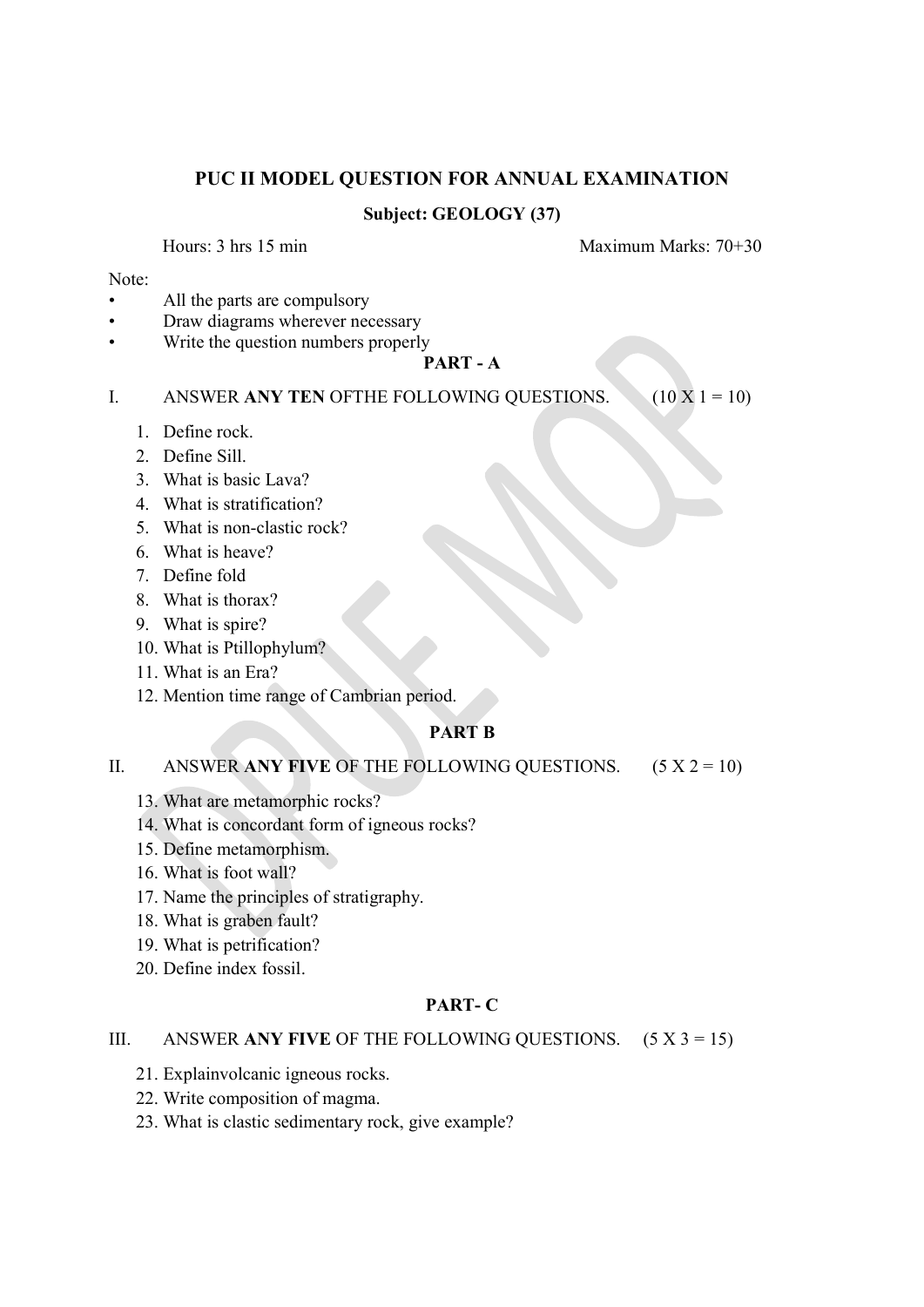- 24. Explain zones of metamorphism.
- 25. Describe Hinge and Limbs of the fold.
- 26. Write uses of Brunton compass.
- 27. Explain uniformitarianism.
- 28. Define mold and caste

### PART D

#### IV. ANSWER ANY TWO OF THE FOLLOWING  $(2 X 5 = 10)$

29. Describe equigranular textures in igneous rock.

- 30. Explain classification of sedimentary rocks based on grain size.
- 31. Describe agents of metamorphism.
- 32. Explain periods of Paleozoic era.

# V. ANSWER ANY TWO OF THE FOLLOWING  $(2 X 5 = 10)$

- 33. Describe parts of fault.
- 34. Explain economic importance of Archaeans.
- 35. Write general morphology of Terebratula.
- 36. Describe types of folds.

# VI. ANSWER ANY THREE OF THE FOLLOWING  $(3 X 5 = 15)$

- 37. Explain the classification of igneous rocks based on mode of occurrence.
- 38. Describe thermal and plutonic metamorphism.
- 39. With neat labeled diagram describe types of unconformity.
- 40. Explain geological time scale.
- 41. With neat labeled diagram describe brachiopods.

## PART – E

### (Practical Part)

# VII. ANSWER ANY SIX OF THE FOLLOWING  $(6 X 5 = 30)$

- 42. Describe following rocks.
	- a. Basalt
	- b. Sandstone
- 43. Describe ripple marks in sedimentary rocks.
- 44. With neat labeled diagram describe columnar structure.
- 45. With neat labeled diagram describe schistose structure in metamorphic rock.
- 46. With neat labeled diagram describe Vesicular and Amygdaloidal structure.
- 47. With neat labeled diagram describe morphological features of Calceola.
- 48. Sketch and label the following fossils.
	- a. Fuses
	- b. Glossopteris